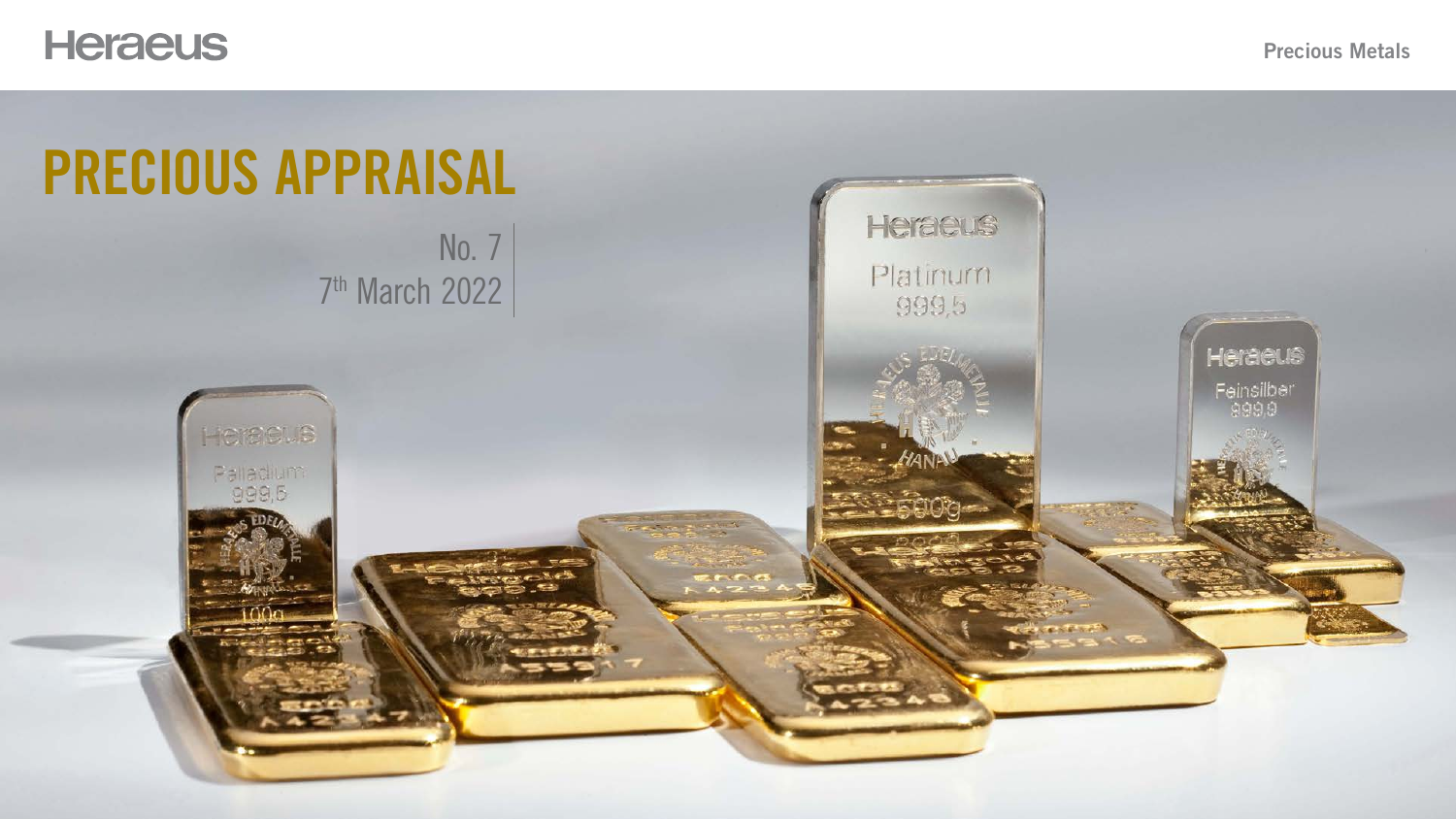2



The situation in Ukraine has worsened, the palladium price has hit new highs, and gold is near \$2,000/oz. PGM prices have become volatile as the supply of Russian commodities has become a critical concern. The lack of that supply would significantly impact the PGM markets.

Sanctions have not targeted either Nornickel or PGMs and currently there is no suggestion that they would be included in any further sanctions. However, parts of the Russian banking system are being targeted and this potentially complicates the transfer of funds in payment for commodities. The closure of European airspace adds a logistical problem. Many companies have been cutting trade ties with Russia even if they have not been required to by sanctions. The auto industry has closed factories in Russia and halted vehicle exports to the country.

The platinum market is in significant surplus (ex. investment) and ruthenium is also in surplus. However, the palladium, rhodium and iridium markets were all predicted to be close to balanced or in deficit this year before the conflict started. High and volatile prices are likely for these metals until there is some clarity on whether Russian metal exports are continuing and whether automakers are prepared to use those metals. Russia produces sufficiently large quantities of PGMs, as well as nickel and aluminium, that without those exports global manufacturing would be significantly constrained.

The implication of current high palladium prices could be that more platinum would be used in gasoline autocatalysts. High palladium prices over the last few years have already resulted in some platinum being substituted into gasoline three-way catalysts. With the palladium price again hitting record highs, the rollout of this technology could be speeded up which would favour platinum over palladium.

- 01 MARKET SPOTLIGHT
- 02 [GOLD](#page-2-0)
- 03 [SILVER](#page-3-0)
- 04 [PLATINUM](#page-4-0)
- 05 [PALLADIUM](#page-5-0)
- 06 [RHODIUM, RUTHENIUM, IRIDIUM](#page-6-0)
- 07 [TRENDS AND INVESTMENTS](#page-7-0)
- 08 [ABOUT HERAEUS](#page-8-0)

### <span id="page-1-0"></span>PRECIOUS APPRAISAL

7th March 2022

# MARKET SPOTLIGHT Russian invasion could accelerate platinum substitution into autocatalysts



### Russia's PGM Production 2022



Source: SFA (Oxford), Bloomberg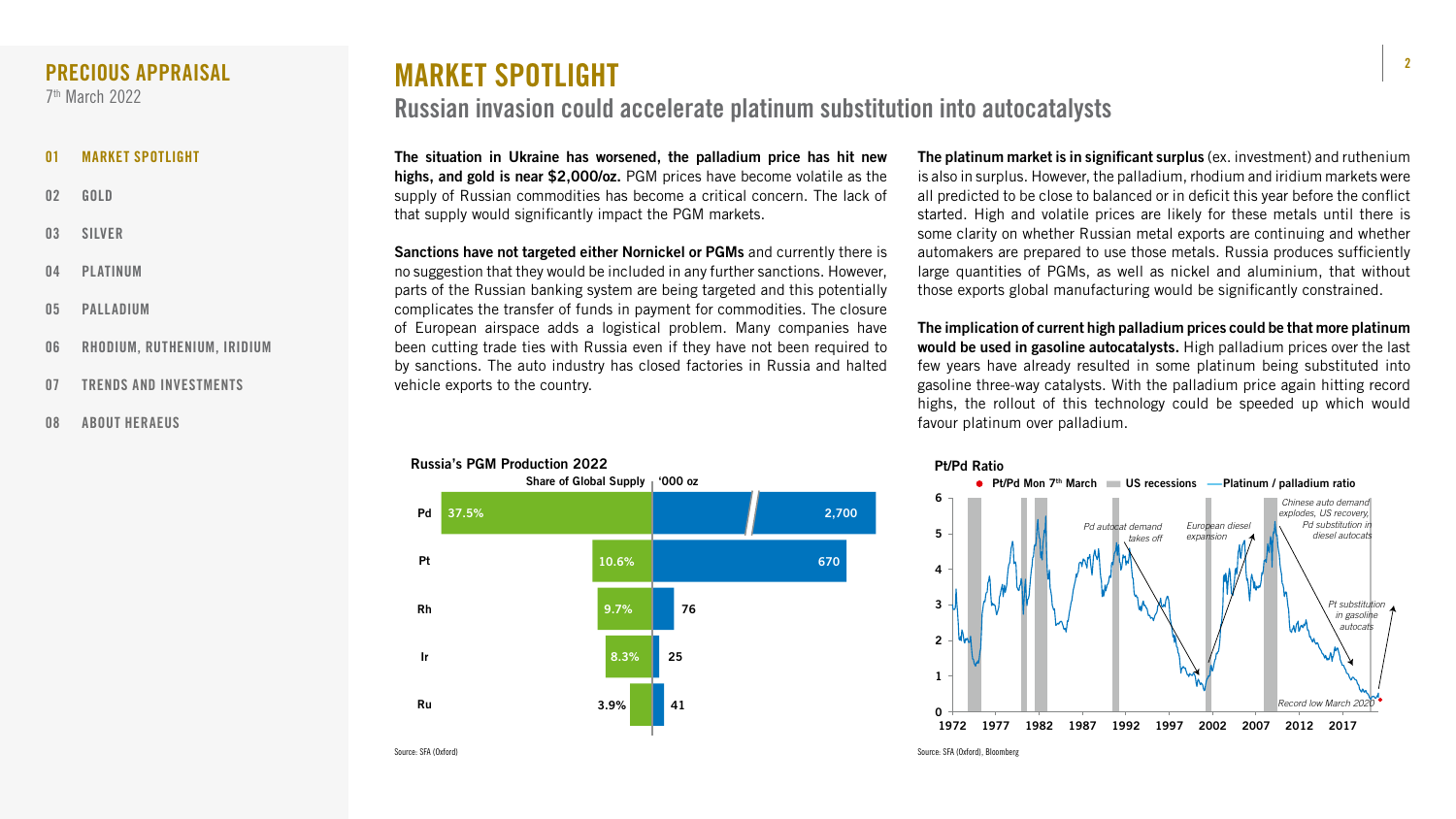



# PRECIOUS METALS REVIEW Gold

The Russian Central Bank resumes gold buying amidst a wave of sanctions. The Russian central bank has said it has resumed buying gold produced domestically. As the central bank and several other banks are currently under sanctions from most of the Western world, selling the gold internationally could be difficult. The intention appears to be to support domestic gold production and also boost its non-dollar reserves. Prior to March 2020, the bank was purchasing an average of 18 t of gold per month. Russia is the second-largest gold producer globally behind China and produced 331 t of gold in 2020. The central bank had reserves of 2,299 t as of November 2021, making up approximately 21% of Russia's total foreign reserves (source: World Gold Council).

| 79<br>Au J |       |              |                      |             |             |            |             |
|------------|-------|--------------|----------------------|-------------|-------------|------------|-------------|
|            |       | <b>CLOSE</b> | <b>WEEKLY CHANGE</b> | <b>HIGH</b> | <b>DATE</b> | <b>LOW</b> | <b>DATE</b> |
|            | \$/oz | ,963         | 4.18%                | 1,966       | 04/03/2022  | 1,891      | 28/02/2022  |
|            | E/oz  | ,800         | 7.53%                | 1,801       | 04/03/2022  | 1,685      | 28/02/2022  |

Central banks have become less hawkish owing to the adverse economic impacts of the Ukraine conflict. The Federal Reserve chairman, Jerome Powell, visited Congress and effectively confirmed that the Fed will make one interest rate rise at its next meeting on 16 March. This is less hawkish than was expected a few weeks ago. The war in Ukraine may have increased economic uncertainty but it has also raised commodity prices, and inflation is likely to stay higher for longer. The ECB may also become less inclined to tighten policy on economic grounds. This should support the gold price, which in dollar terms is still below its record high from 2020. However, in euro terms gold has performed well, reaching a record high as the dollar has strengthened.

- [01](#page-1-0) [MARKET SPOTLIGHT](#page-1-0)
- 02 GOLD
- 03 [SILVER](#page-3-0)
- 04 [PLATINUM](#page-4-0)
- 05 [PALLADIUM](#page-5-0)
- 06 [RHODIUM, RUTHENIUM, IRIDIUM](#page-6-0)
- 07 [TRENDS AND INVESTMENTS](#page-7-0)
- 08 [ABOUT HERAEUS](#page-8-0)

### <span id="page-2-0"></span>PRECIOUS APPRAISAL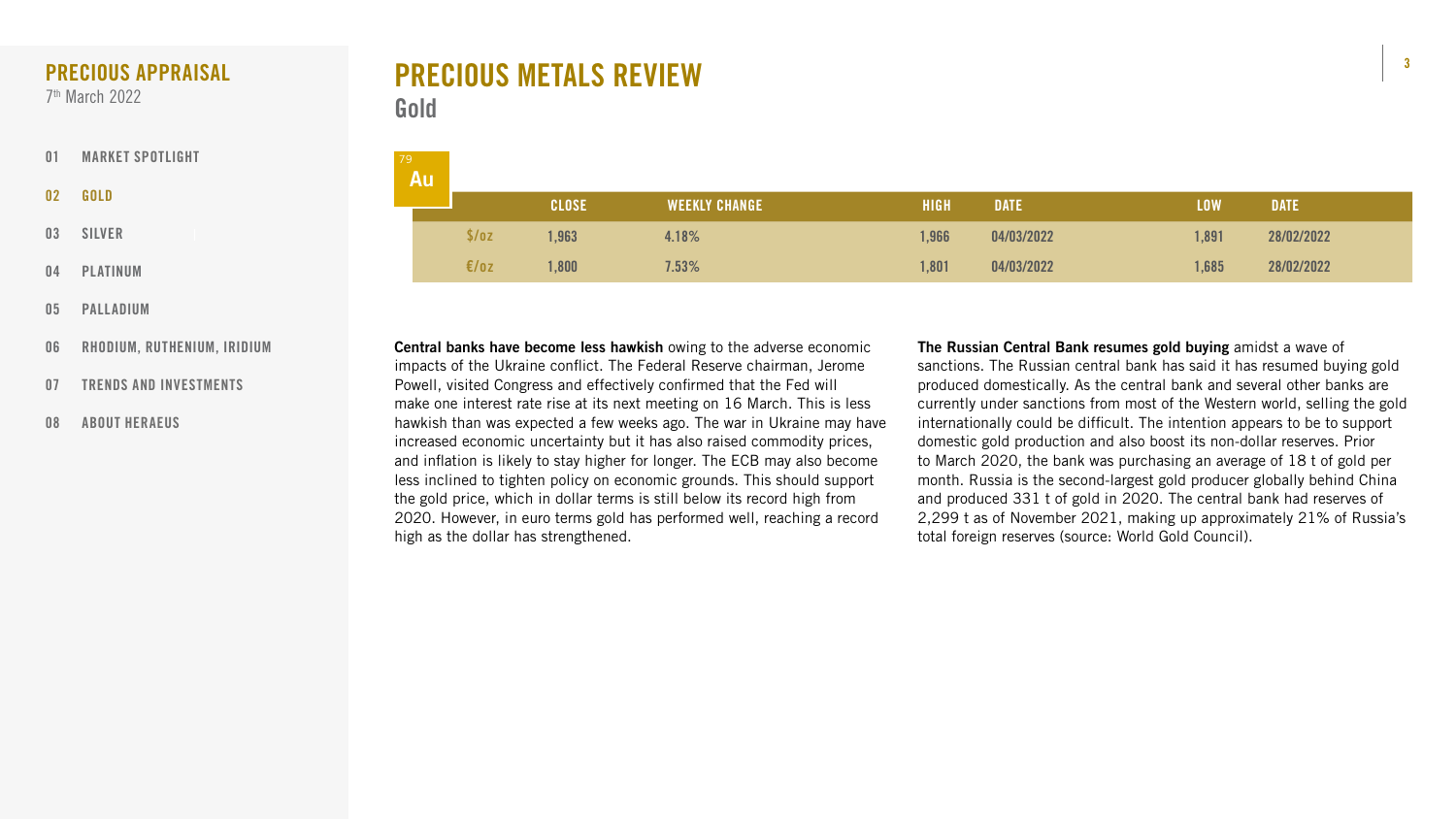

| $\left(\begin{array}{c} 47 \\ \end{array}\right)$ |       |              |                      |             |             |            |             |
|---------------------------------------------------|-------|--------------|----------------------|-------------|-------------|------------|-------------|
|                                                   |       | <b>CLOSE</b> | <b>WEEKLY CHANGE</b> | <b>HIGH</b> | <b>DATE</b> | <b>LOW</b> | <b>DATE</b> |
|                                                   | \$/oz | 25.56        | 6.97%                | 25.70       | 04/03/2022  | 24.17      | 28/02/2022  |
|                                                   | E/OZ  | 23.43        | 10.37%               | 23.56       | 04/03/2022  | 21.57      | 28/02/2022  |

# PRECIOUS METALS REVIEW Silver

Russian output is 5% of total mined silver. Commodity exports from Russia have not been sanctioned, but it is possible that the silver exports could be indirectly impacted to some extent, as flights to Europe have been stopped and companies have been cutting links to Russia. However, the loss of some silver exports would not have much impact on the market as the major bullion trading centres are unaffected and have significant stocks. The LBMA reported that there were 35,533 tonnes of silver bullion vaulted in London in January. Russian silver output in 2020 was

42.5 tonnes (source: Silver Institute).

- [01](#page-1-0) [MARKET SPOTLIGHT](#page-1-0)
- 02 [GOLD](#page-2-0)
- 03 SILVER
- 04 [PLATINUM](#page-4-0)
- 05 [PALLADIUM](#page-5-0)
- 06 [RHODIUM, RUTHENIUM, IRIDIUM](#page-6-0)
- 07 [TRENDS AND INVESTMENTS](#page-7-0)
- 08 [ABOUT HERAEUS](#page-8-0)

### <span id="page-3-0"></span>PRECIOUS APPRAISAL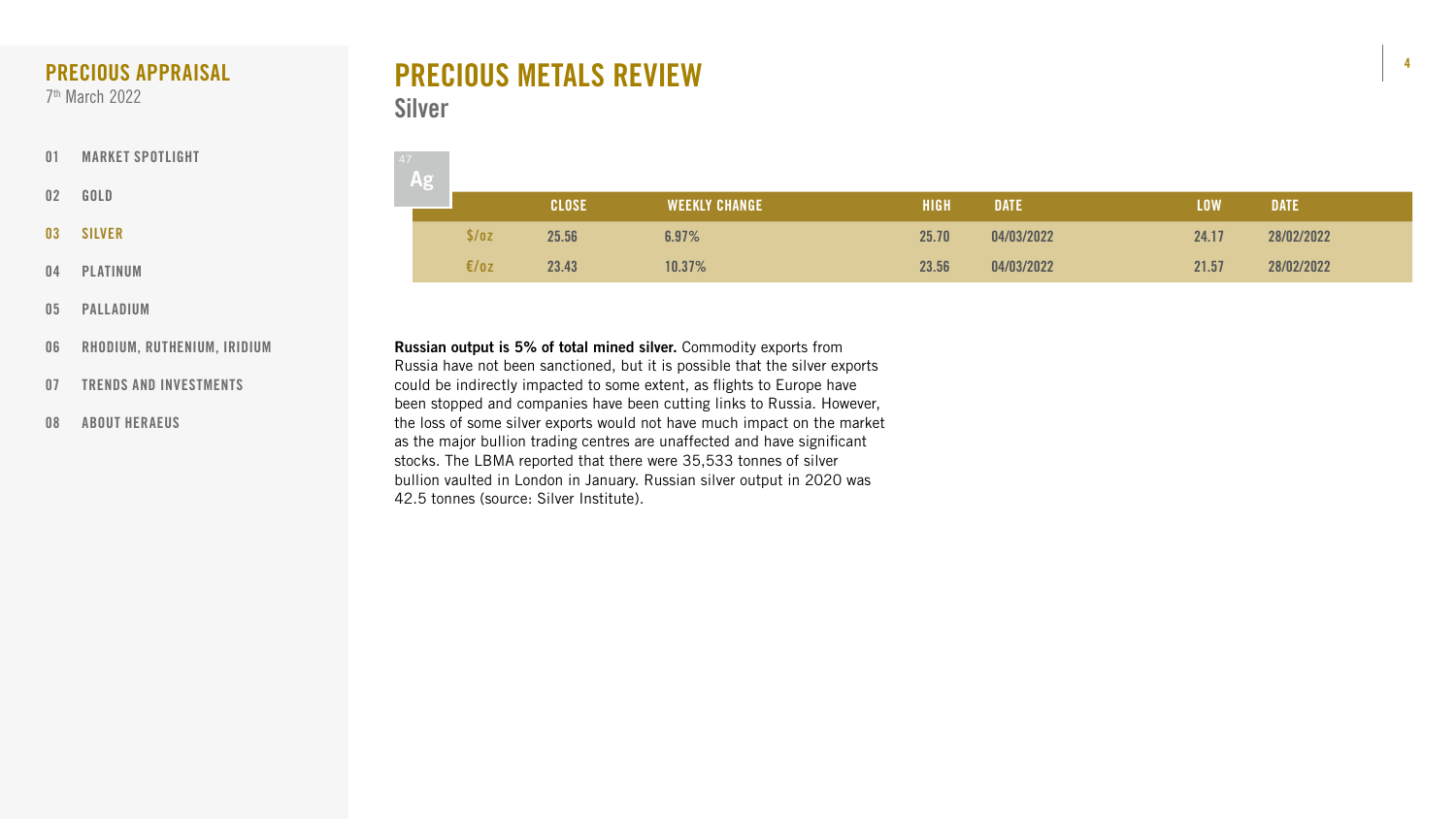





| 78 | Pt |       |              |                      |             |             |            |             |
|----|----|-------|--------------|----------------------|-------------|-------------|------------|-------------|
|    |    |       | <b>CLOSE</b> | <b>WEEKLY CHANGE</b> | <b>HIGH</b> | <b>DATE</b> | <b>LOW</b> | <b>DATE</b> |
|    |    | \$/oz | 1,109        | 5.16%                | 1,117       | 04/03/2022  | 1,036      | 28/02/2022  |
|    |    | E/oz  | ,016         | 8.48%                | 1,024       | 04/03/2022  | 924        | 28/02/2022  |

# PRECIOUS METALS REVIEW Platinum

Q4 2021 was a mixed bag for platinum jewellery demand. Chinese platinum jewellery sales lost out to gold in the last quarter of 2021. The platinum jewellery sector suffered a 23% reduction in sold ounces compared to the previous year (source: Platinum Guild International (PGI)), while its yellow metal cousin saw sales growth of 24% yearon-year. Contrasting this, in India sales of platinum jewellery by PGI's partners recorded growth of 35-40% in the quarter, owing low Covid cases and an increase in consumer confidence during the festive and wedding season. The slowdown of the Chinese jewellery market is expected to continue this year by another 5% as Chinese economic growth eases further. This will be partially offset by demand increases in Japan and India but overall global demand is forecast to dip by 2% to 1.7 moz this year.

South African platinum output won't keep up with last year. Implats has reduced its guidance for PGM production for its financial year to June 2022. The refined platinum output was revised from 1.58-1.64 moz to 1.43-1.47 moz. This is a result of operational issues suffered at the Rustenburg and Impala Canada operations and maintenance including the rebuild of its Rustenburg smelter. Any build up in unsmelted material will likely be processed in the second half of the year. However, after a year in which the processing of stockpiled material boosted output, a modest overall decline in refined platinum production from South Africa to 4.6 moz is predicted for 2022.

- [01](#page-1-0) [MARKET SPOTLIGHT](#page-1-0)
- 02 [GOLD](#page-2-0)
- 03 [SILVER](#page-3-0)
- 04 PLATINUM
- 05 [PALLADIUM](#page-5-0)
- 06 [RHODIUM, RUTHENIUM, IRIDIUM](#page-6-0)
- 07 [TRENDS AND INVESTMENTS](#page-7-0)
- 08 [ABOUT HERAEUS](#page-8-0)

### <span id="page-4-0"></span>PRECIOUS APPRAISAL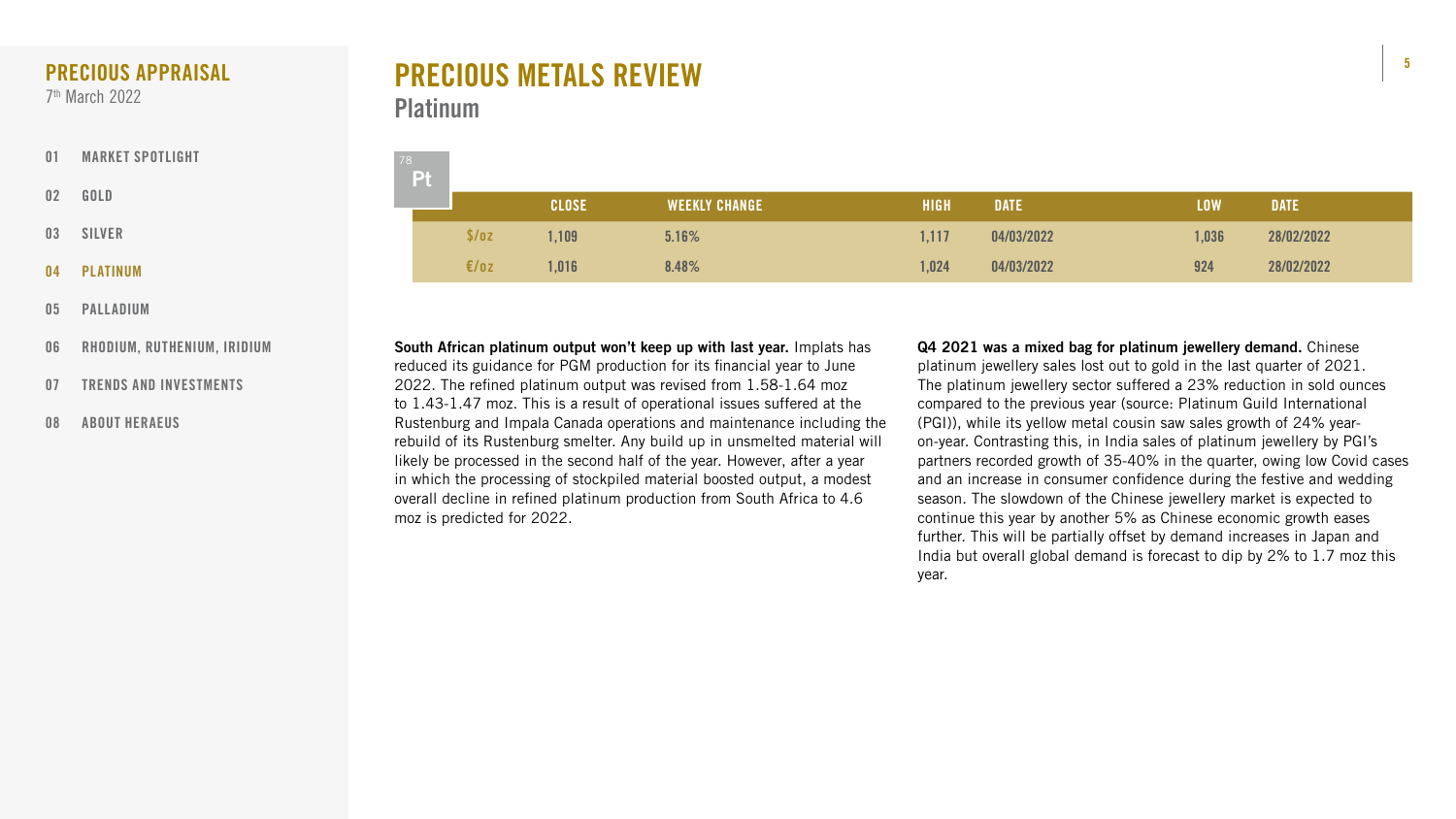







| 46 | Pd |       |              |                      |             |             |            |             |
|----|----|-------|--------------|----------------------|-------------|-------------|------------|-------------|
|    |    |       | <b>CLOSE</b> | <b>WEEKLY CHANGE</b> | <b>HIGH</b> | <b>DATE</b> | <b>LOW</b> | <b>DATE</b> |
|    |    | \$/oz | 2,930        | 24.81%               | 2,970       | 04/03/2022  | 2,451      | 28/02/2022  |
|    |    | E/oz  | 2,685        | 28.83%               | 2,717       | 04/03/2022  | 2,193      | 28/02/2022  |

US light-vehicle sales performed poorly in February, continuing the trend from January. At a seasonally adjusted annual rate sales fell to 14.5 million units, a year-on-year decrease of 11%, the lowest since 2011. Ford is one of the worst hit US manufactures, reporting a yearon-year sales decline of 21%. Supply problems are continuing to be an impediment to light-vehicle sales. However, chip supply is predicted to improve throughout the year. Overall, light vehicle sales are expected to be significantly higher this year than last year (by ~9 million units) and global palladium demand for autocatalysts is forecast to reach a record level of more than 9.0 moz.

The palladium price is still rising on concerns about the supply of palladium from Russia. Although metal exports are not prevented by sanctions, the ending of flights from Europe and sanctions on Russian banks are complicating the situation. At the moment, it should still be possible to export the metal, but the uncertainty means the price will remain volatile.

The Russia-Ukraine conflict is impacting the auto industry. Automakers have shut down plants in Russia and suspended imports of cars. Truck makers have also shut down production. Russian light vehicle production was expected to be about 1.6 million units this year, but production will clearly be lower. That represented less than 80 koz of palladium, so any lost output will only have a small impact on palladium demand.

European automakers also have to contend with a shortage of wire harnesses that are assembled in western Ukraine. This has caused some car plants to be temporarily shut down affecting both internal combustion engine and battery electric vehicle production. The wiring harness market is more globally diversified and less capital-intensive than the automotive chip market. Therefore, it should be possible for the key suppliers to add capacity at other plants and production to resume, but it is too early to be clear on how long that will take and what the overall impact on car production might be.

# PRECIOUS METALS REVIEW Palladium

- [01](#page-1-0) [MARKET SPOTLIGHT](#page-1-0)
- 02 [GOLD](#page-2-0)
- 03 [SILVER](#page-3-0)
- 04 [PLATINUM](#page-4-0)
- 05 PALLADIUM
- 06 [RHODIUM, RUTHENIUM, IRIDIUM](#page-6-0)
- 07 [TRENDS AND INVESTMENTS](#page-7-0)
- 08 [ABOUT HERAEUS](#page-8-0)

### <span id="page-5-0"></span>PRECIOUS APPRAISAL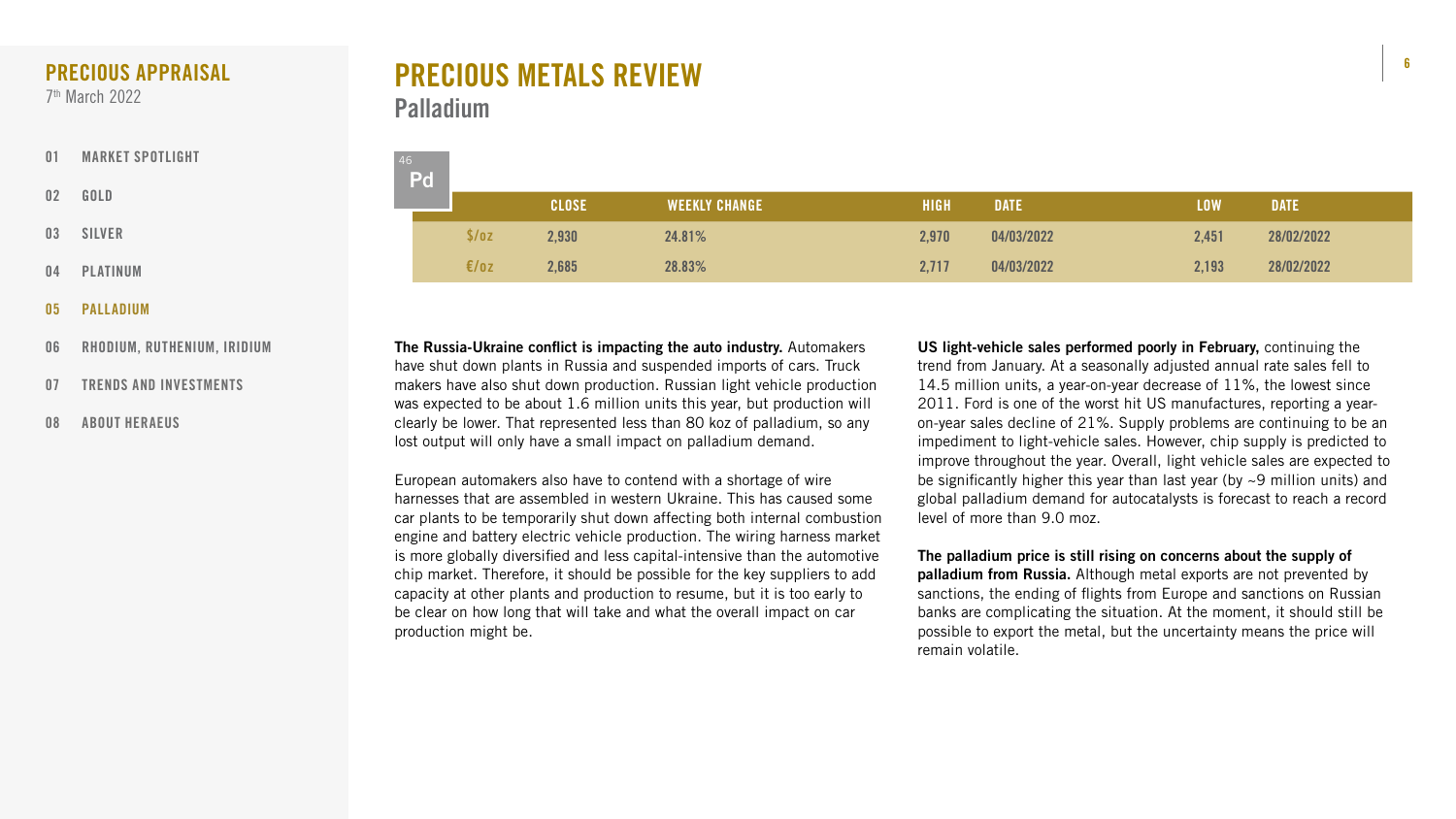

| <b>RHODIUM</b> | RUTHENIUM | <b>IRIDIUM</b> |
|----------------|-----------|----------------|
| $$22,650$ /oz  | \$585/02  | $$5,350$ /oz   |
| $521,450$ /oz  | \$575/oz  | $$4,300$ /oz   |

# PRECIOUS METALS REVIEW Rhodium, Ruthenium, Iridium



- [01](#page-1-0) [MARKET SPOTLIGHT](#page-1-0)
- 02 [GOLD](#page-2-0)
- 03 [SILVER](#page-3-0)
- 04 [PLATINUM](#page-4-0)
- 05 [PALLADIUM](#page-5-0)
- 06 RHODIUM, RUTHENIUM, IRIDIUM
- 07 [TRENDS AND INVESTMENTS](#page-7-0)
- 08 [ABOUT HERAEUS](#page-8-0)

Sibanye-Stillwater increased production of rhodium, ruthenium and iridium in 2021. The South African operations of Sibanye-Stillwater produced 31% more small PGMs year-on-year in 2021 as output rebounded from the Covid related impacts of 2020. Sibanye-Stillwater is aiming to keep production at a similar level in 2022, and guidance for 2022 implies rhodium production will be in the range of 158-167 koz. Overall South African production of small PGMs is expected to be slightly lower this year owing to the boost 2021 output received from Anglo processing stockpiled material.

The rhodium price has continued to climb, gaining \$1,200/oz last week. Iridium went up by \$1,050/oz and the ruthenium price has now started to move higher adding \$10/oz.

### <span id="page-6-0"></span>PRECIOUS APPRAISAL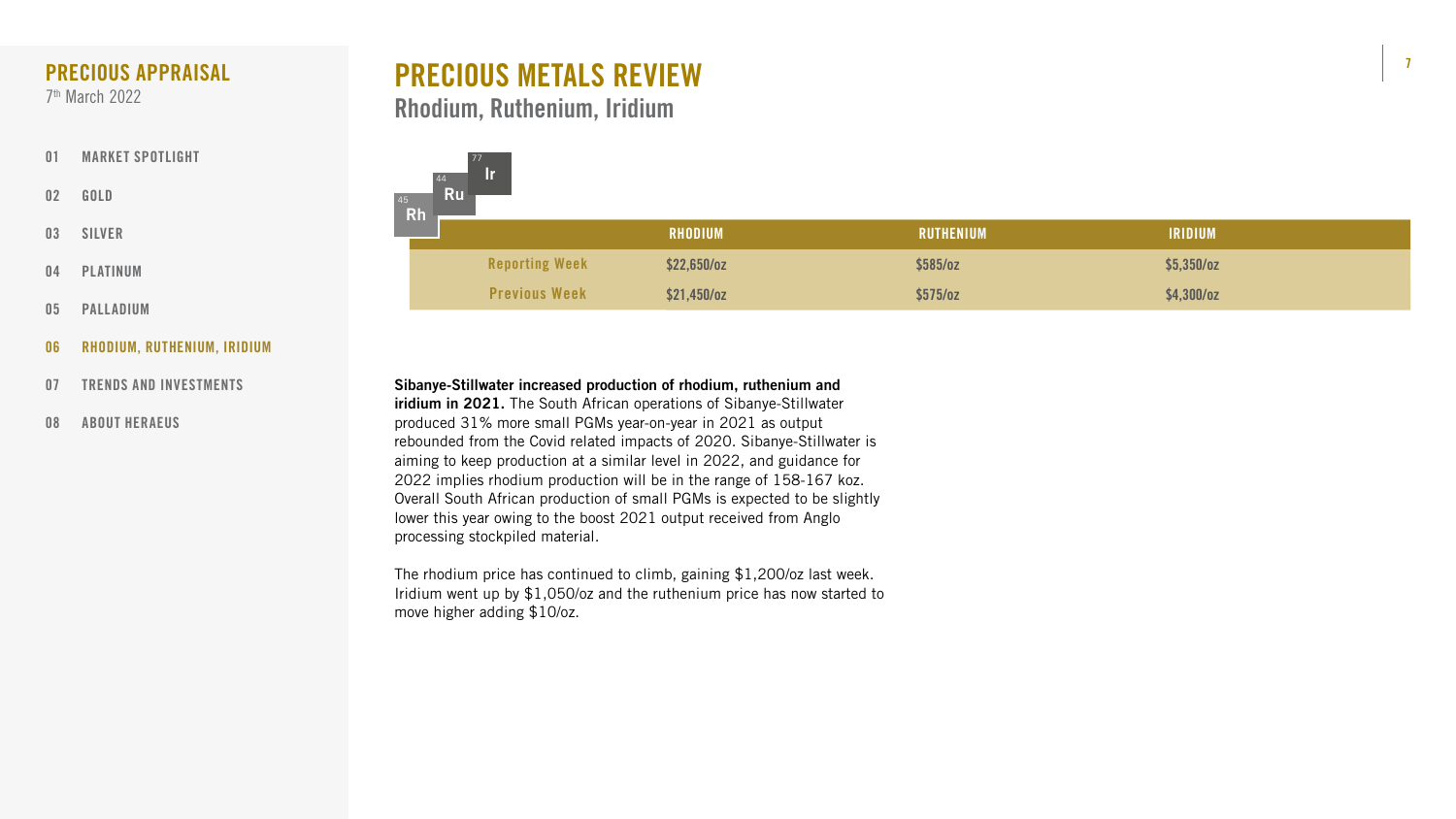# TRENDS AND INVESTMENTS

## Central Bank of Russia buying and selling The Palladium price









- [01](#page-1-0) [MARKET SPOTLIGHT](#page-1-0)
- 02 [GOLD](#page-2-0)
- 03 [SILVER](#page-3-0)
- 04 [PLATINUM](#page-4-0)
- 05 [PALLADIUM](#page-5-0)
- 06 [RHODIUM, RUTHENIUM, IRIDIUM](#page-6-0)
- 07 TRENDS AND INVESTMENTS
- 08 [ABOUT HERAEUS](#page-8-0)

### <span id="page-7-0"></span>PRECIOUS APPRAISAL